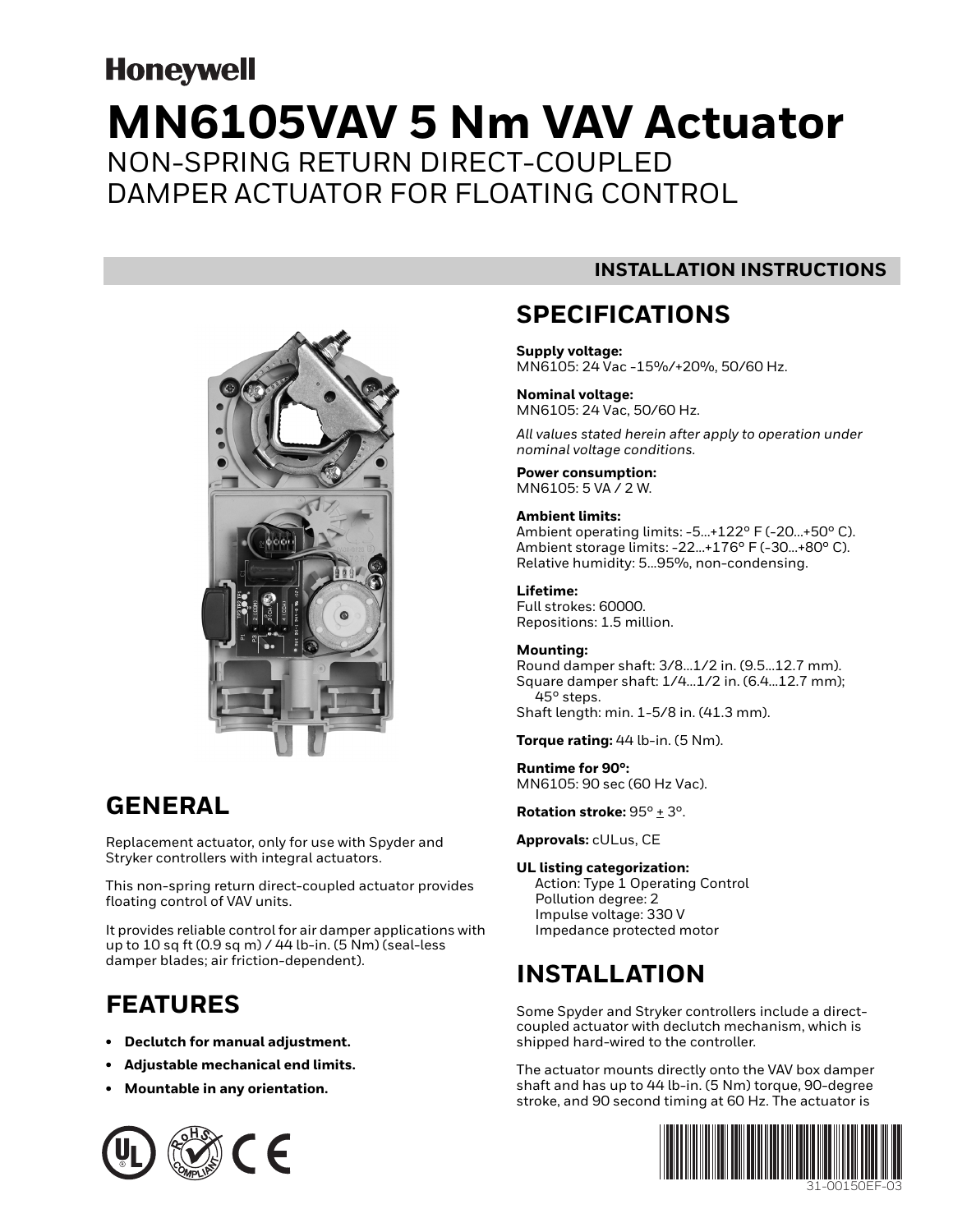suitable for mounting onto a 3/8 to 1/2 in. (10 to 13 mm) square or round VAV box damper shaft. The minimum VAV box damper shaft length is 1-9/16 in. (40 mm).

The two mechanical end-limit set screws control the amount of rotation from 12° to 95°. These set screws must be securely fastened in place. To ensure tight closing of the damper, the shaft adapter has a total rotation stroke of 95° (see Fig. 1).

### NOTES:

- 1. The actuator is shipped with the mechanical end-limit set screws set to 95 degrees of rotation. Adjust the two set screws closer together to reduce the rotation travel. Each "hash mark" indicator on the bracket represents approximately 6.5° of rotation per side.
- 2. The declutch button, when pressed, allows you to rotate the universal shaft adapter (see Fig. 1).

### *IMPORTANT*

*Determine the damper rotation and opening angle prior to installation. See Fig. 2.*



**Fig. 1. Series 60 Floating Actuator.**



**Fig. 2. Damper with 90 degree CW rotation to open.**

### **Removing the Old Actuator**

- **1.** Loosen the two u-bolt shaft adapter nuts to release the actuator from the damper shaft.
- **2.** Remove any screws that attach the controller to the equipment and remove the assembly from the damper shaft.
- **3.** Use the tip of a flat head screwdriver to release the two tabs on the bottom of the actuator enclosure by gently prying upward.
- **4.** With the bottom tabs released push the cover upward to release the tabs on the top side of the cover. With all the tabs released, remove the cover from the assembly and set aside for later reuse.
- **5.** Remove the 3-pin connector that links the actuator to the controller, by pulling away from the actuator circuit board.
- **6.** Gripping the output end of the actuator, pull out to release from the top locking mechanism. When released, lift the actuator straight up to disengage the anti-rotation from the bottom of the enclosure.

### **ORDERING INFORMATION**

When purchasing replacement and modernization products from your TRADELINE® wholesaler or distributor, refer to the TRADELINE® Catalog or price sheets for complete ordering number. If you have additional questions, need further information, or would like to comment on our products or services, please write or phone:

- **1.** Your local Honeywell Environmental and Combustion Controls Sales Office (check white pages of your phone directory).
- **2.** Honeywell Customer Care 1885 Douglas Drive North
	- Minneapolis, Minnesota 55422-4386
- **3.** http://customer.honeywell.com or http://customer.honeywell.ca

International Sales and Service Offices in all principal cities of the world. Manufacturing in Belgium, Canada, China, Czech Republic, Germany, Hungary, Italy, Mexico, Netherlands, United Kingdom, and United States.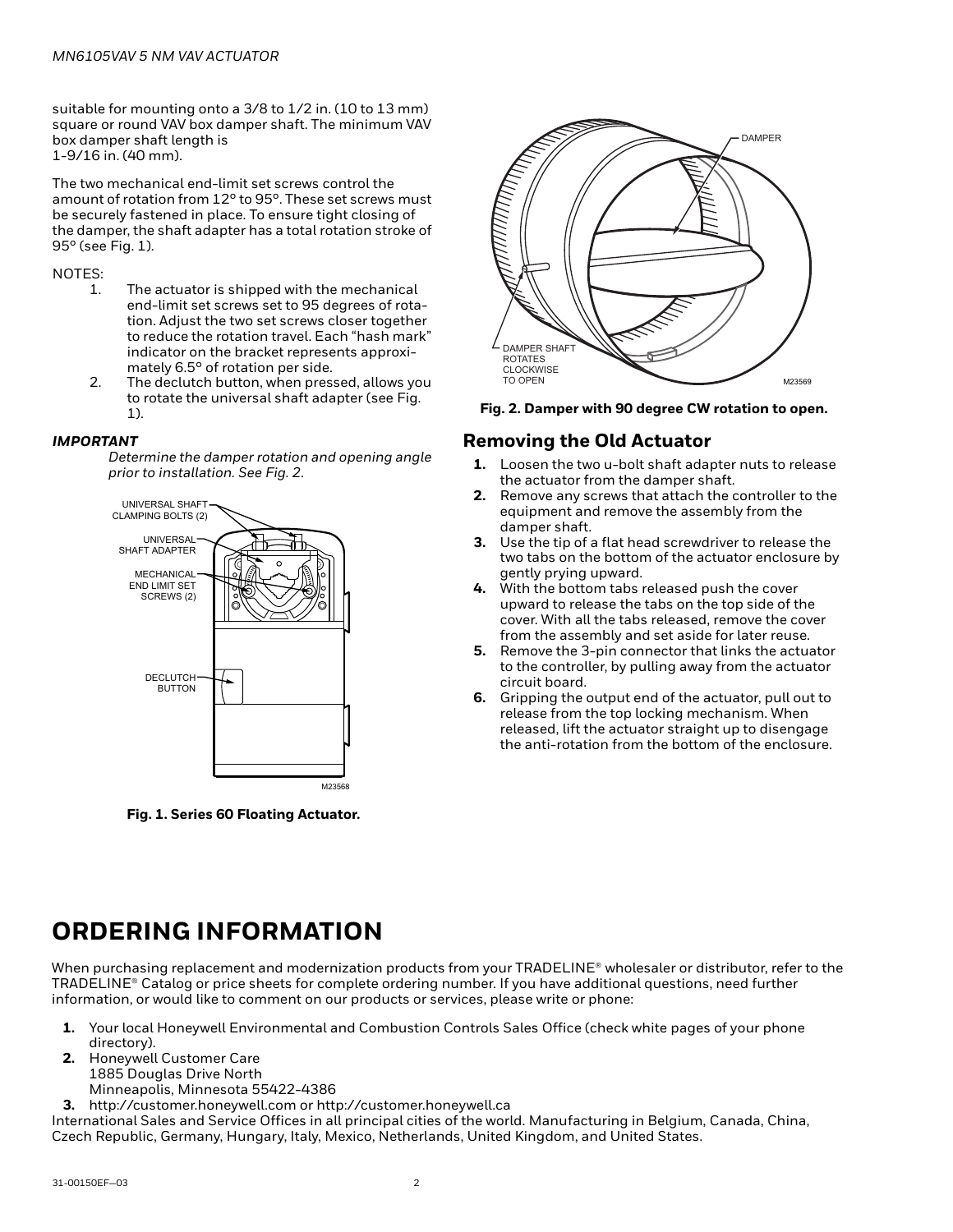### **Installing the New Actuator**

- **1.** Install new actuator by inserting the anti-rotation end below the foam block in the bottom of the housing, then push the output end of the actuator into the locking mechanism. It should distinctly snap into place.
	- NOTE: The actuator must be flat against the bottom of the enclosure. If not, check that the slot of the actuator is below the plastic antirotation feature in the bottom of the enclosure.
- **2.** Replace the wiring connector, with the cables pointing down and away from the circuit board.
- **3.** Replace the cover that was previously set aside by latching the tabs on the top of the housing, and pushing down on the bottom of the cover until the bottom tabs engage.
	- NOTE: The actuator declutch button may need to be pushed down while rotating the cover down to engage the bottom tabs.
- **4.** Follow the steps in "Mounting Actuator Onto Damper Shaft" below to re-install the actuator onto the VAV box.

### **Mounting Actuator Onto Damper Shaft**

Tools required:

- Phillips #2 screwdriver end-limit set screw adjustment
- 8 mm wrench shaft adapter nuts

The unit is shipped with the actuator set to rotate open in the clockwise (CW) direction to a full 95 degrees. The extra 5 degrees ensures a full opening range for a 90 degree damper. The installation procedure varies depending on the damper opening direction and angle:

- **1.** If the damper rotates clockwise (CW) to open, and the angle of the damper open-to-closed is 90 degrees:
	- a. Manually open the damper fully (rotate clockwise).
	- b. Using the declutch button, rotate the universal shaft adapter fully clockwise.
	- c. Mount the actuator to the VAV damper box and shaft.
	- d. Tighten the two bolts on the centering clamp (8 mm wrench; 70.8–88.5 lb-in. [8–10 Nm] torque). When the actuator closes, the damper rotates CCW 90 degrees to fully close.
- **2.** If the damper rotates clockwise (CW) to open, and the angle of the damper open-to-closed is 45 or 60 degrees:
	- a. Manually open the damper fully (rotate clockwise).
	- b. The actuator is shipped with the mechanical end-limits set at 95 degrees. Adjust the two mechanical end-limit set screws to provide the

desired amount of rotation. Adjust the two set screws closer together to reduce the rotation travel.

- c. Tighten the two mechanical end-limit screws (Phillips #2 screwdriver; (26.5–31 lb-in. [3.0–3.5 Nm<sub>1</sub> torque).
- d. Using the declutch button, rotate the universal shaft adapter fully clockwise.
- e. Mount the actuator to the VAV damper box and shaft.
- f. Tighten the two bolts on the centering clamp (8 mm wrench; 70.8–88.5 lb-in. [8–10 Nm] torque).
- g. When the actuator closes, the damper rotates CCW either 45 or 60 degrees to fully close.
- **3.** If the damper rotates counterclockwise (CCW) to open, and the angle of the damper open-to-closed is 90 degrees:
	- a. Manually open the damper fully (rotate counterclockwise).
	- b. Using the declutch button, rotate the universal shaft adapter fully counterclockwise.
	- c. Mount the actuator to the damper box and shaft.
	- d. Tighten the two bolts on the centering clamp (8 mm wrench; 70.8–88.5 lb-in. [8–10 Nm] torque). When the actuator closes, the damper rotates CW 90 degrees to fully close.
- **4.** If the damper rotates counterclockwise to open, and the angle of the damper open-to-closed is 45 or 60 degrees:
	- a. Manually open the damper fully (rotate counterclockwise).
	- b. The actuator is shipped with the mechanical end-limits set at 95 degrees. Adjust the two mechanical end-limit set screws to provide the desired amount of rotation. Adjust the two set screws closer together to reduce the rotation travel.
	- c. Tighten the two mechanical end-limit screws (Phillips #2 screwdriver; 26.5–31 lb-in. [3.0–3.5 Nm<sub>1</sub> torque).
	- d. Using the declutch button, rotate the universal shaft adapter fully counter-clockwise.
	- e. Mount the actuator to the VAV damper box and shaft.
	- f. Tighten the two bolts on the centering clamp (8 mm wrench; 70.8–88.5 lb-in. [8–10 Nm] torque).
	- g. When the actuator closes, the damper rotates CW either 45 or 60 degrees to fully close.

### *IMPORTANT*

*Special precautions must be taken for dampers that open in a CCW direction. The actuator is shipped with its rotation direction set to CW to Open, which applies to the damper direction in steps 1 and 2 above. If the damper shaft rotates in the CCW direction to open, the controller software must be programmed to change the rotation to "Reverse to Open," which applies to the damper direction in steps 3 and 4 above.*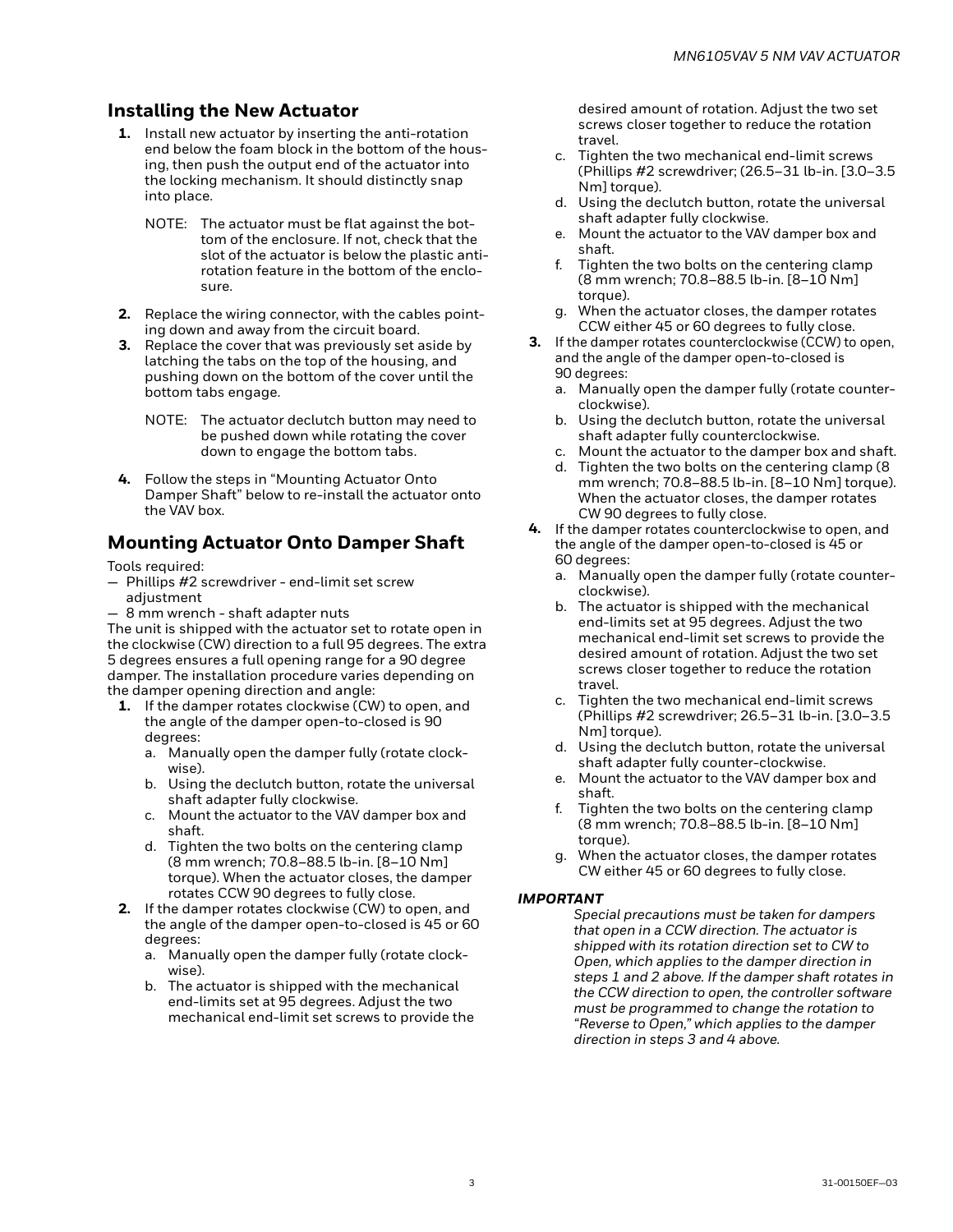### **Panel Mounting**

The controller enclosure is constructed of a plastic base plate and a plastic factory-snap-on cover.

NOTE: The controller is designed so that the cover does not need to be removed from the base plate for either mounting or wiring.

The controller mounts using four screws inserted through the corners of the base plate. Fasten securely with four No. 6 or No. 8 machine or sheet metal screws.

The controller can be mounted in any orientation. Ventilation openings are designed into the cover to allow proper heat dissipation, regardless of the mounting orientation.

By using this Honeywell literature, you agree that Honeywell will have no liability for any damages arising out of your use or modification to, the literature. You will defend and indemnify Honeywell, its affiliates and subsidiaries, from and against any liability, cost, or damages, including attorneys' fees, arising out of, or resulting from, any modification to the literature by you.

#### **Home and Building Technologies**

In the U.S.: Honeywell 715 Peachtree Street NE Atlanta, GA 30308 customer.honeywell.com

® U.S. Registered Trademark © 2018 Honeywell International Inc. 31-00150EF—03 M.S. Rev. 07-18 Printed in United States

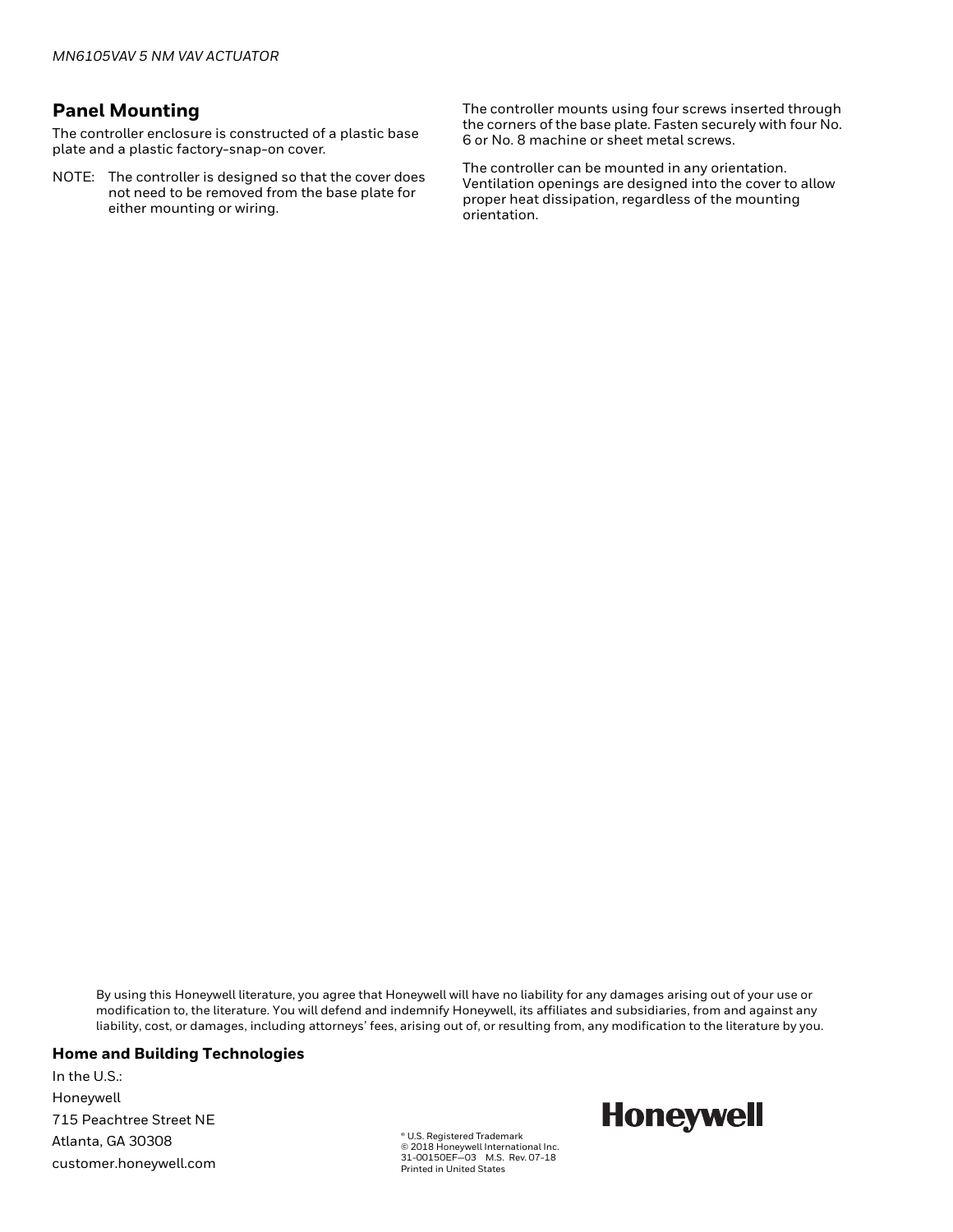# **Honeywell**

# **Servomoteur pour VAV 5 Nm MN6105VAV**

MOTEUR DE REGISTRE À ACCOUPLEMENT DIRECT SANS RES-SORT DE RAPPEL POUR COMMANDE À FLOTTEUR



### **INFORMATIONS D'ORDRE GÉNÉRAL**

Actionneur de rechange uniquement pour régulateurs Spyder et Stryker munis d'actionneurs intégrés.

Ce moteur à accouplement direct sans ressort de rappel procure la commande à flotteur pour unités à volume d'air variable (VAV).

Il fournit un contrôle fiable des volets d'air jusqu'à 0,9 m² (10 pi²)/5 Nm (44 lb-po) (lames de volet sans joint; dépend de la friction de l'air).

### **CARACTÉRISTIQUES**

- **Débrayage pour le réglage manuel.**
- **Butées mécaniques de fin de course réglables.**
- **Se fixe en tout sens.**



### **INSTRUCTIONS D'INSTALLATION**

## **SPÉCIFICATIONS**

**Tension d'alimentation :** MN6105 : 24 V ca, -15 %/+20 %, 50/60 Hz.

### **Tension nominale :**

MN6105 : 24 V ca, 50/60 Hz. *Toutes les valeurs du présent document s'appliquent à une utilisation à tension nominale normale.*

**Consommation électrique :** MN6105 : 5 VA/2 W.

#### **Plages d'utilisation :**

Plage de températures de fonctionnement : -20 à 50 °C (-5 à 122 °F). Plage de températures d'entreposage : -30 à 80 °C (-22 à 176 °F).

Humidité relative : 5 à 95 %, sans condensation.

### **Durée de vie :**

Courses complètes : 60000. Repositionnements : 1,5 million.

### **Montage :**

Arbre de volet rond : 9,5 à 12,7 mm (3/8 à 1/2 po). Arbre de volet carré : 6,4 à 12,7 mm (1/4 à 1/2 po); incréments de 45°. Longueur de l'arbre : min. 41,3 mm (1 5/8 po).

**Couple :** 5 N.m (44 po-lb).

**Temps de fonctionnement pour 90° :** MN6105 : 90 s (60 Hz V ca).

**Course de rotation :** 95° + 3°.

**Homologation :** cULus, CE

### **Classification d'homologation UL :**

Action : Commande de fonctionnement type 1 Degré de pollution : 2 Tension de choc : 330 V Moteur protégé par impédance

### **INSTALLATION**

Certains régulateurs Spyder et Stryker comprennent un moteur à accouplement direct avec mécanisme de débrayage, qui est livré câblé au régulateur.

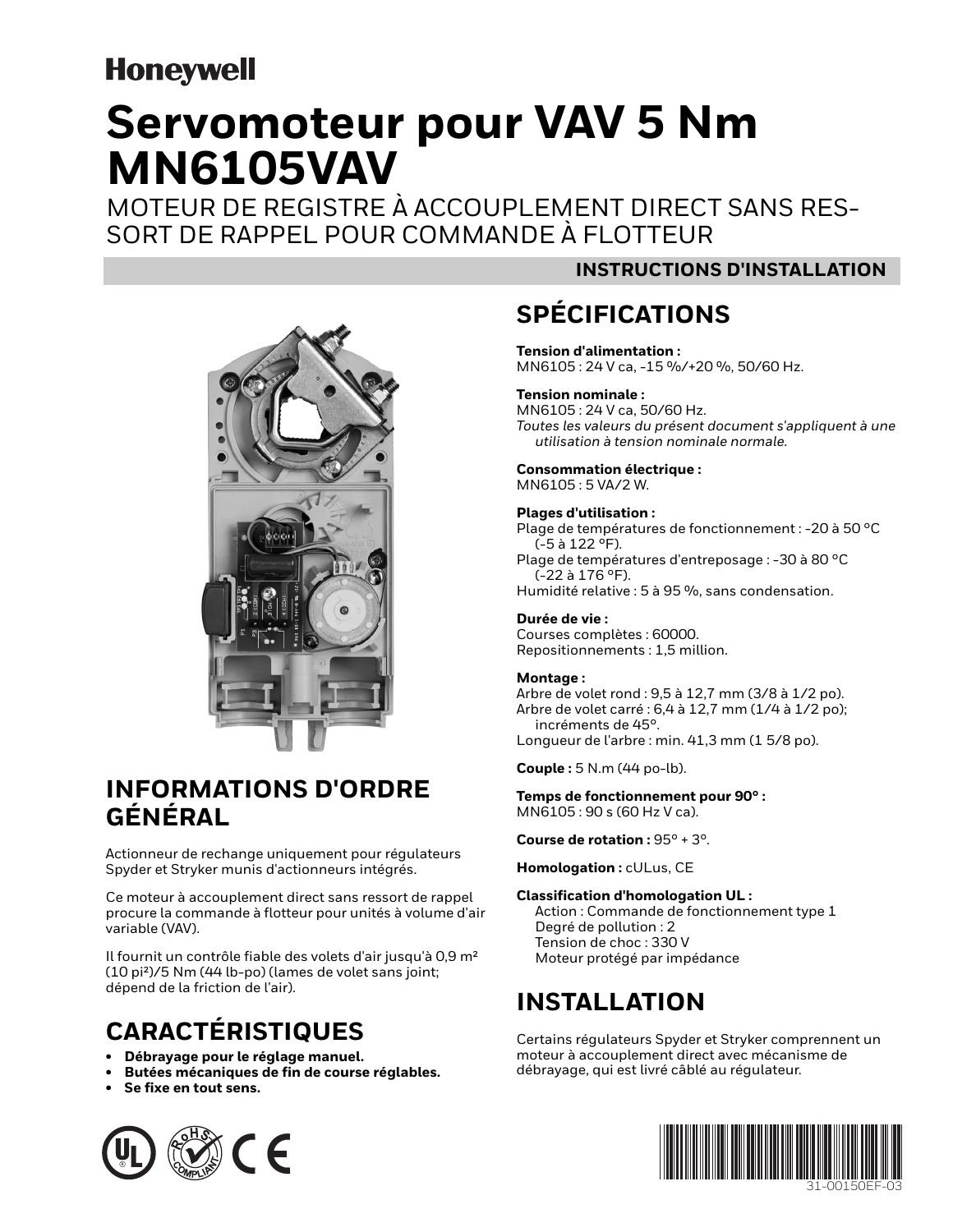L'actionneur se monte directement sur l'arbre de volet du boîtier à VAV et possède jusqu'à 5 N.m (44 lb-po) de couple, une course de 90° et un temps de fonctionnement de 90 s à 60 Hz. L'actionneur peut être monté sur un arbre de volet de boîtier à VAV rond ou carré de 10 à 13 mm (3/8 à 1/2 po). La longueur minimale de l'arbre de volet de la boîte à VAV correspond à 40 mm (1 9/16 po).

Les deux vis de réglage de butée mécanique de fin de course permettent de régler la rotation entre 12 et 95°. Ces vis de réglage doivent être bien serrées en place. Pour assurer une fermeture étanche du volet, l'adaptateur d'arbre possède une course rotationnelle totale de 95° (voir la figure 1).

#### REMARQUES :

- 1. Le servomoteur est livré avec les vis de réglage de butée mécanique de fin de course réglées à une rotation de 95°. Réglez les deux vis plus près l'une de l'autre pour réduire la course de rotation. Chaque indicateur " hachuré " sur le support correspond à environ 6,5° de rotation de chaque côté.
- 2. Vous pouvez tourner l'adaptateur d'arbre universel lorsque vous appuyez sur le bouton de débrayage (voir la figure 1).

#### *IMPORTANT*

*Déterminez le sens de rotation et l'angle d'ouverture du volet avant l'installation. Voir la Fig. 2.*





### **INFORMATIONS RELATIVES AUX COMMANDES**

Au moment d'acheter des produits de remplacement ou de mise à niveau auprès de votre grossiste ou distributeur TRADELINE®, consultez le catalogue TRADELINE® ou les fiches de tarification pour trouver le numéro de commande complet. Si vous avez d'autres questions, si vous avez besoin de renseignements supplémentaires ou si vous voulez nous donner vos commentaires sur nos produits et services, veuillez écrire ou appeler :

- **1.** À votre bureau local des ventes de Honeywell Environmental and Combustion Controls (consultez les pages blanches de votre répertoire téléphonique).
- **2.** 5.Au service à la clientèle de Honeywell
- 1885 Douglas Drive North Minneapolis, Minnesota 55422-4386
- **3.** Au http://customer.honeywell.com ou au http://customer.honeywell.ca

Nous avons des bureaux de ventes internationales et de service dans les principales villes du monde. Nos usines de fabrication se trouvent en Belgique, au Canada, en Chine, en République tchèque, en Allemagne, en Hongrie, en Italie, au Mexique, aux Pays-Bas, au Royaume-Uni et aux États-Unis.



**Fig. 2. Volet à rotation d'ouverture de 90° en sens horaire.**

### **Retrait de l'ancien servomoteur**

- **1.** Desserrez les deux écrous de l'adaptateur d'arbre à boulon en U pour dégager le moteur de l'arbre de volet.
- **2.** Retirez toute vis qui fixe le régulateur à l'équipement, puis retirez l'ensemble de l'arbre de volet.
- **3.** Utilisez la pointe d'un tournevis à pointe plate et soulevez doucement les deux languettes au bas de la fermeture du moteur pour les dégager.
- **4.** Une fois les languettes inférieures dégagées, poussez le couvercle vers le haut pour dégager les languettes du côté supérieur du couvercle. Une fois toutes les languettes dégagées, retirez le couvercle de l'ensemble, puis mettez-le de côté pour une utilisation ultérieure.
- **5.** Débranchez le connecteur à trois broches qui relie le moteur au régulateur en le tirant de la carte de circuits imprimés du moteur.
- **6.** Agrippez la sortie du moteur pour la dégager du mécanisme de verrouillage supérieur. Lorsque le moteur est dégagé, soulevez-le le plus droit possible pour dégager le mécanisme antirotation du bas du boîtier.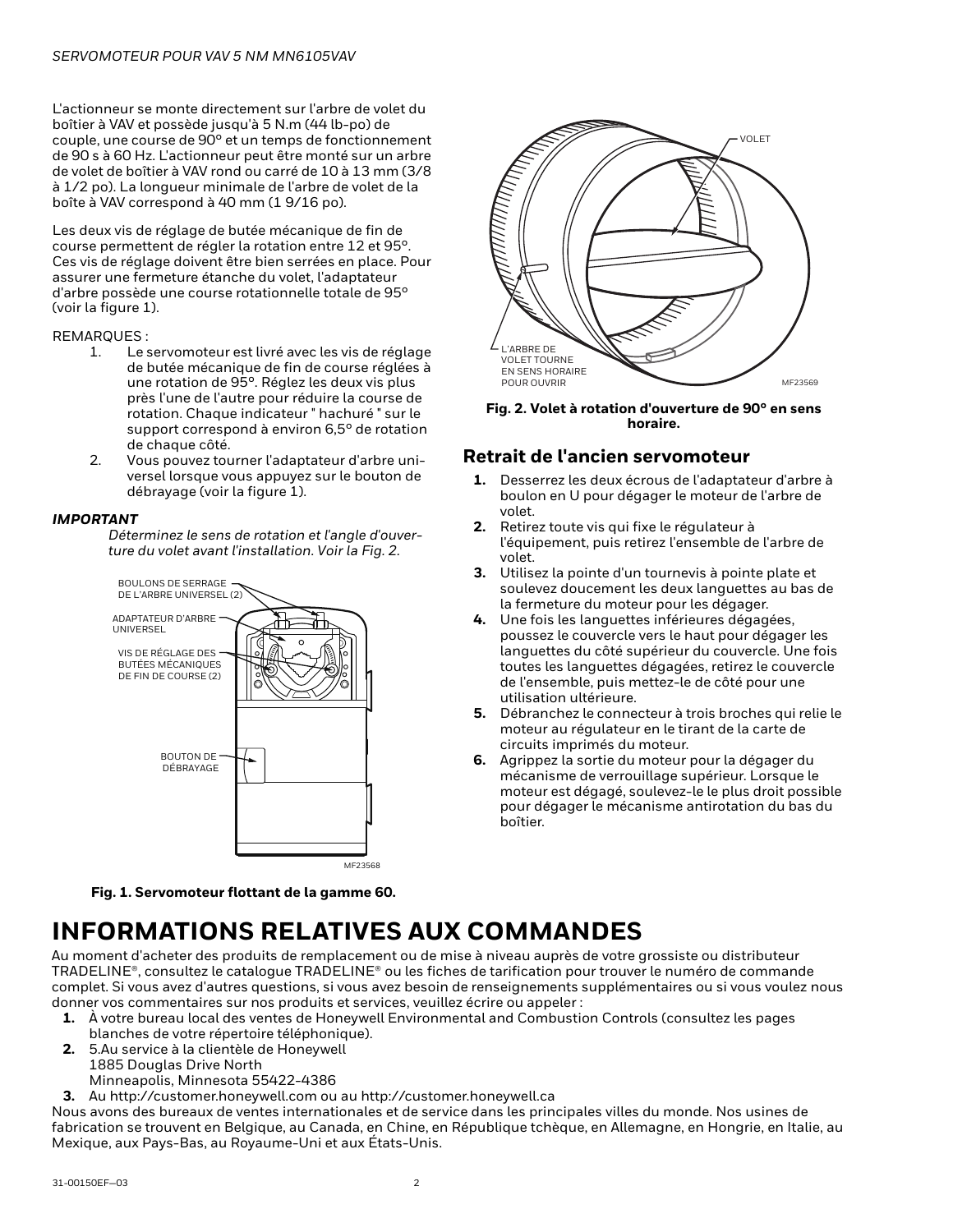### **Installation servomoteur neuf**

**1.** Posez le nouveau moteur en insérant l'extrémité antirotation sous le bloc de mousse situé au bas du boîtier, puis poussez l'extrémité de sortie du moteur dans le mécanisme de verrouillage. Vous devriez sentir un déclic lorsqu'il se met en place.

REMARQUE : Le servomoteur doit être bien à plat contre le bas du boîtier. Si ce n'est pas le cas, confirmez que la fente du moteur est sous l'élément antirotation en plastique au bas du boîtier.

- **2.** Replacez le connecteur, en positionnant les câbles vers le bas et les éloignant de la carte de circuits imprimés.
- **3.** Reposez le couvercle préalablement mis de côté en bloquant les languettes sur le dessus du boîtier et en appuyant ensuite sur le couvercle pour engager les languettes du bas.

REMARQUE : Pour engager les languettes inférieures, vous devrez peut-être appuyer sur le bouton de débrayage tout en tournant le couvercle.

**4.** Suivez les étapes de la section « Montage du moteur sur l'arbre de volet » ci-dessous pour réinstaller du moteur sur la boîte à VAV.

### **Montage du servomoteur sur l'arbre de volet**

Outils requis :

— Tournevis Phillips nº 2 - réglage de la vis de butée de fin de course

— Clé de 8 mm - écrous de l'adaptateur d'arbre L'unité est livrée avec le moteur configuré pour une ouverture à 95° dans le sens horaire. Les 5° supplémentaires permettent une plage d'ouverture de 90° au volet. La procédure d'installation varie selon le sens et l'angle d'ouverture du volet :

- **1.** Si le volet s'ouvre en sens horaire, l'angle de déplacement complet (ouvert-fermé) du volet est de 90° :
	- a. Ouvrez complètement le volet à la main (rotation horaire).
	- b. À l'aide du bouton de débrayage, faites pivoter complètement l'adaptateur d'arbre universel dans le sens horaire.
	- c. Montez le moteur sur le boîtier de volet à VAV et sur l'arbre.
	- d. Serrez les deux boulons sur la serre de centrage (clé de 8 mm couple de 8 à 10 N.m/ 70,8 à 88,5 lb-po). Lorsque le moteur se ferme, le volet tourne sur 90° en sens antihoraire et se ferme complètement.

**2.** Si le volet s'ouvre en sens horaire, l'angle de déplacement complet (ouvert-fermé) du volet est de 45 ou 60° :

a. Ouvrez complètement le volet à la main (rotation horaire).

- b. Le servomoteur est livré avec les vis de réglage de butée mécanique de fin de course réglées à une rotation de 95°. Réglez les deux vis de réglage de butée mécanique de fin de course pour obtenir le degré de rotation voulu. Réglez les deux vis plus près l'une de l'autre pour réduire la course de rotation.
- c. Serrez les deux vis de butée mécanique de fin de course (tournevis Phillips nº 2; (couple de 3 à 3,5 N.m/ 26,5 à 31 lb-po).
- d. À l'aide du bouton de débrayage, faites pivoter complètement l'adaptateur d'arbre universel dans le sens horaire.
- e. Montez le moteur sur le boîtier de volet à VAV et sur l'arbre.
- f. Serrez les deux boulons sur la serre de centrage (clé de 8 mm couple de 8 à 10 N.m/ 70,8 à 88,5 lb-po).
- g. Lorsque le moteur se ferme, le volet tourne sur 45 ou 60° en sens antihoraire et se ferme complètement.
- **3.** Si le volet s'ouvre en sens antihoraire, l'angle de déplacement complet (ouvert-fermé) du volet est de  $90^\circ$ :
	- a. Ouvrez complètement le volet à la main (rotation antihoraire).
	- b. À l'aide du bouton de débrayage, faites pivoter
	- c. complètement l'adaptateur d'arbre universel dans le sens horaire.
	- d. Montez le moteur sur le boîtier de volet et sur l'arbre.
	- e. Serrez les deux boulons sur la serre de centrage (clé de 8 mm couple de 8 à 10 N.m/ 70,8 à 88,5 lb-po). Lorsque le moteur se ferme, le volet tourne sur 90° en sens horaire et se ferme complètement.
- **4.** Si le volet s'ouvre en sens antihoraire, l'angle de déplacement complet (ouvert-fermé) du volet est de 45 ou 60° :
	- a. Ouvrez complètement le volet à la main (rotation antihoraire).
	- b. Le servomoteur est livré avec les vis de réglage de butée mécanique de fin de course réglées à une rotation de 95°. Réglez les deux vis de réglage de butée mécanique de fin de course pour obtenir le degré de rotation voulu. Réglez les deux vis plus près l'une de l'autre pour réduire la course de rotation.
	- c. Serrez les deux vis de butée mécanique de fin de course (tournevis Phillips nº 2; (couple de 3 à 3,5 N.m/ 26,5 à 31 lb-po).
	- d. À l'aide du bouton de débrayage, faites pivoter complètement l'adaptateur d'arbre universel dans le sens antihoraire.
	- e. Montez le moteur sur le boîtier de volet à VAV et sur l'arbre.
	- f. Serrez les deux boulons sur la serre de centrage (clé de 8 mm couple de 8 à 10 N.m/ 70,8 à 88,5 lb-po).
	- g. Lorsque le moteur se ferme, le volet tourne sur 45 ou 60° en sens horaire et se ferme complètement.